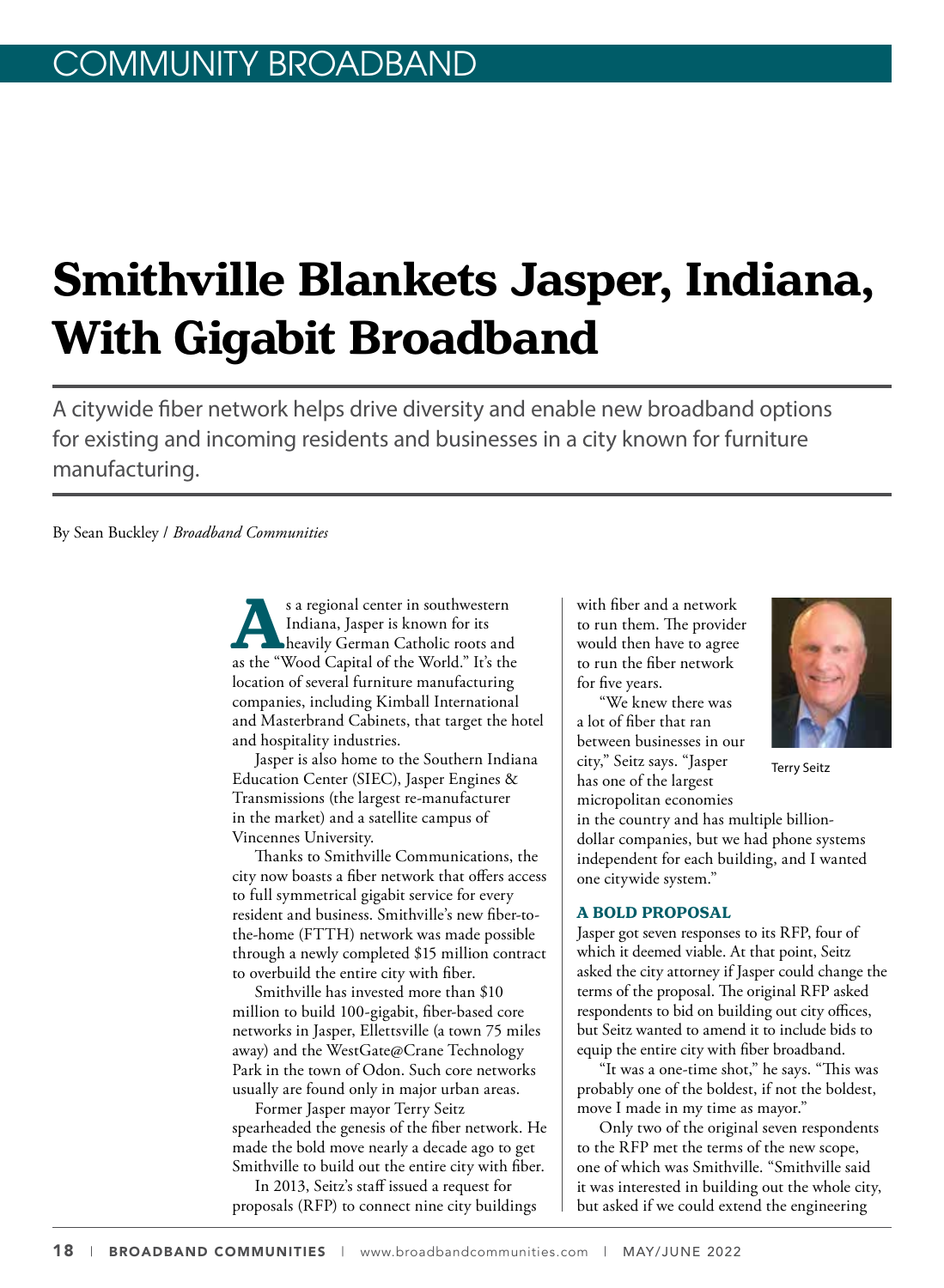time proposal," Seitz says." "It thought it could do the buildout in X number of years, but it needed a full year to engineer it."

### **OVERCOMING IMPEDIMENTS**

After Jasper city officials approved Smithville's proposal, the city decided to provide a sole-source permit structure to help keep the build on track. "Though Jasper did not require Smithville to have a permit for every hole or right of way it needed to be in, we did have weekly communications with Smithville and vendors in the engineering department," Seitz says. "It went relatively smoothly, until [Smithville] found out there was more rock underground in Jasper than previously thought."

Jasper also waived pole attachments for five years on existing utility poles. The city runs its own municipal power utility.

Seitz says giving Smithville a flexible pole attachment and permitting process enabled Jasper residents and businesses to benefit from a fiber-based broadband network. "For single-source permits and a waiver of pole attachments for five years, Jasper ended up with a full gigabit fiber network for the entire

city," he notes.

Smithville bore the costs of the network build. "The city of Jasper did not spend a dime, which is why it took a little longer," says Cullen McCarty, executive vice



Cullen McCarty

president of Smithville. "We hit some rock that we did not see in any of the surveys we had done, which put us back, but we completed the job at the end of 2020."

## **SIMPLE SERVICE DEFINITION**

Before Smithville came to Jasper, internet options were limited to cable, a mix of copper-based solutions, and some satellite. Smithville offers 1 Gbps FTTH service for one price: \$70 a month.

"One of the best decisions Smithville made was not going with



Smithville technician Devon Harrell splices fiber.

tiered pricing," Seitz says. "People have a gigabit connection, and they can use it as they like. It's theirs to use when it's in their homes."

Excitement about the speed Smithville's network offers drove the city to tell the company to accelerate the build because "people could not wait," Seitz says.

Smithville worked to keep up with demand, particularly when COVID-19 forced more people and students to work remotely. "Like every other place that offers fiber, [Smithville] worked hard to get the orders done because there were so many," McCarty says. "People could not stay on coax or copper anymore."

The benefits of fiber-based broadband, including the usefulness of a 1 Gbps connection, are increasingly recognized, but it still takes time for people to understand what it is. The city continues to educate residents about fiber's perks.

"The term broadband is so loosely defined, and people were confused when we talked fiber, then talked gigabit," Seitz says. "We still have to explain it, [but people are realizing] what a tool we have for the residential, educational and business communities."



Smithville technician AJ Pittman checks commercial fiber connectivity during an install for the Smithville fiber overbuild in Jasper.

### **DIVERSIFYING AND DEVELOPING**

Smithville's fiber network will be attractive to the large companies in the Indiana areas it serves. Previously, Jasper was using barely 100 Mbps connecting its buildings with hundreds of endpoints in the city. Seitz says the new fiber network will accommodate needs for current and future businesses as they arise.

Jasper continues to attract residents from other countries. "Jasper is a traditional German town, and many immigrants work in the city's factories," McCarty says. "The population is diversifying, and Smithville is part of that."

He adds that although Jasper has "had a reputation of being closed off, the presence of the fiber network has helped it and given it great visibility."

In 2019, USA Today named Jasper one of the "Best U.S. Cities to Live."

Smithville has become a part of the city's ongoing evolution by providing its fiber service. "Whether it's Jasper or other towns, such as Ellettsville, once broadband is there and you see growth occur, you know [Smithville is] a major part of it," McCarty says. "It's very satisfying, especially in a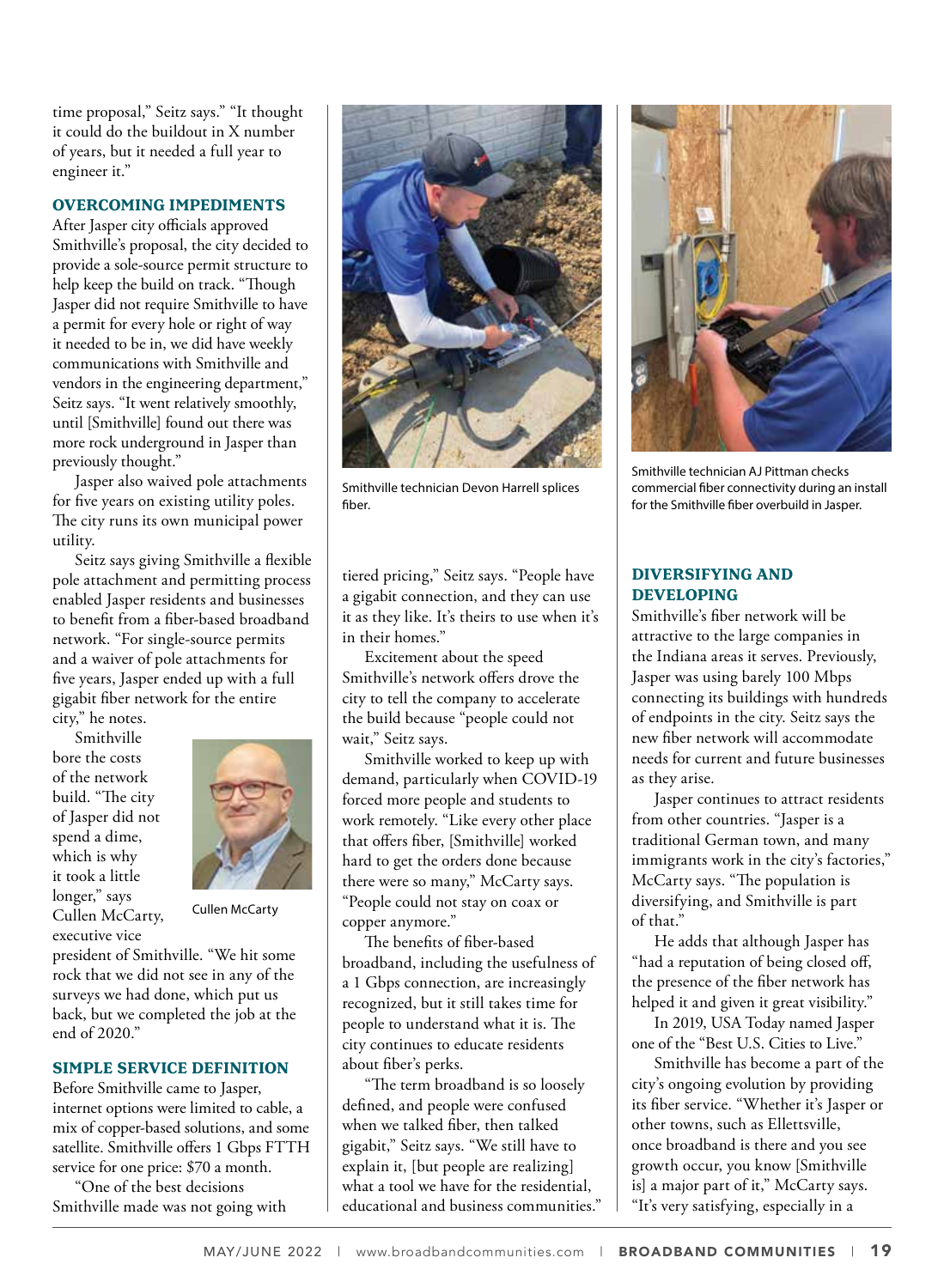# COMMUNITY BROADBAND

Before Smithville's 1 Gbps connection, Jasper was using barely 100 Mbps connecting its buildings with hundreds of endpoints in the city.

community such as Jasper that is expanding its economy."

Though Jasper's economy relies on heavy manufacturing, including building hotel furniture sets, the community wants to diversify. "Jasper wants to pull in new families and open up the community," McCarty says. "The city is aware of what it is and where it wants to go."

### **A COMMUNITY PARTNER**

As Jasper sees it, Smithville works with the city as a community partner. Smithville completed the fiber build, but it continues to have a presence in the community. The provider has provided funding for community events such as food truck days, festivals and parks concerts.

"I don't know how Smithville

picks communities to build out its fiber, but I will underscore that it's not just about burying cable or stringing it on poles and walking away," Seitz says. "Smithville, through the Jasper Chamber of Commerce, has been an investor in community relations."

He adds that "it's important to me to see the Smithville logo and know it still cares." McCarty agrees that "by working on events and with local organizations, Jasper sees that Smithville is serious about its commitment to be part of the community."

### **SETTING A FIBER DESTINY**

Smithville initially used copper-based connectivity but, over the decades,

# **SMITHVILLE TURNS 100**

Initially launched as a rural telephone exchange, familyowned Smithville Telephone Company (STC) expanded over the years to become the first commercial telecom company to offer fiber-based connectivity to schools and retail companies.

Smithville executive vice president Cullen McCarty's family has been a part of Smithville since 1922, when it became an investor in the company. Initially, the goal of the telephone provider was to connect three stone quarries in Stanford, Smithville and Clear Creek, Indiana.



"The industry was ramping up production coming out of the war, and many building designs called for limestone," McCarty says. The area had a rail connection with Illinois Central, and it needed telephone service. The telephone company that had previously served Smithville went bankrupt.

 "A Bell Systems engineer was hired to build telephone service to the quarry communities," McCarty says. "Smithville then spread out its telephone service footprint to the residential areas."

In 1933, McCarty's grandfather, Guy Draper, acquired a majority interest in the company. Like other independent telcos, Smithville expanded its reach through acquisitions and organic builds. The company acquired assets in several other communities and, during the 1940s, expanded into 14 central and southern Indiana counties. It also acquired the Gosport exchange in Owen County, extending Smithville's primary incumbent local exchange carrier (ILEC) residential network and the French Lick exchange.

Between 1960 and 1969, Smithville further expanded its ILEC residential services by acquiring exchanges in Greene County and central and southern Indiana. It completed its ILEC acquisitions in 1969, forming the basis of Smithville's current residential service.

"There were two phases to Smithville's development," McCarty says. "The first phase was driven by my great grandfather, who started acquiring smaller farmer exchange companies and mutual exchange companies and then consolidated everything over time."